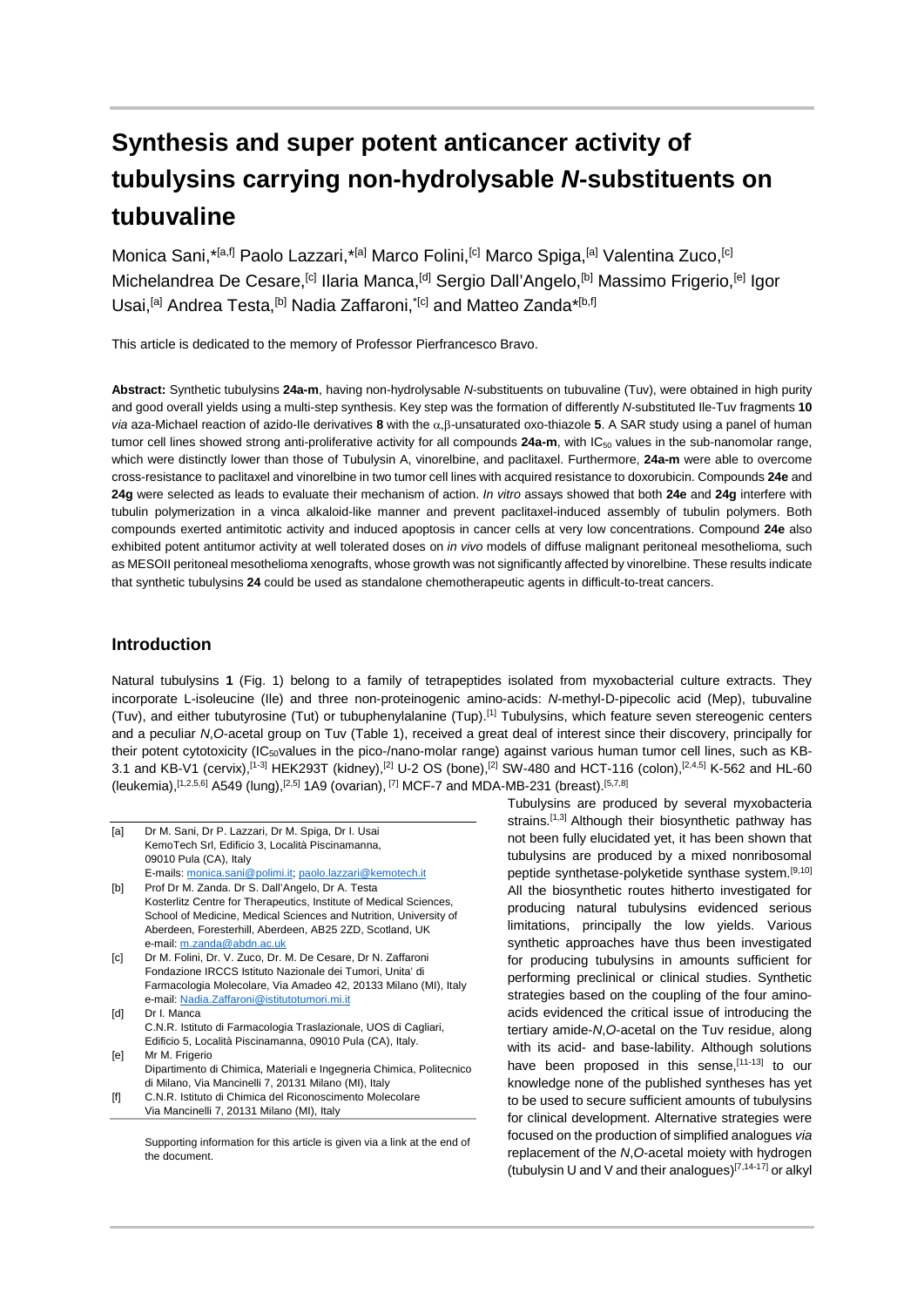and -CH2-O-alkyl groups.[18] A further strategy relied on the incorporation of a stable retro-amide moiety carrying a dipeptoid residue leading to "tubugi" derivatives [19].<sup>[19]</sup> Pre-tubulysins, having structurally simplified Tuv fragments lacking the OAc group, have been also proposed.<sup>[20]</sup> In general, all these modifications evidenced a much lower antiproliferative activity of the synthetic derivatives relative to the most potent natural tubulysins. Ultimately, IC<sub>50</sub> (concentrations inhibiting cell growth by 50%) values at least two order of magnitude higher were consistently observed upon *N*,*O*-acetal ester replacement by a hydrogen atom.<sup>[1,15]</sup>



**Figure 1.** Chemical structures of natural tubulysins  $1 \text{.} R<sup>1</sup>$ ,  $R<sup>2</sup>$ , and  $R<sup>3</sup>$ : various substituents (see Table 1).

| Table 1. Natural tubulysins 1. |                |                                                                        |                     |  |
|--------------------------------|----------------|------------------------------------------------------------------------|---------------------|--|
| Tubulysin                      | R <sup>1</sup> | $R^2$                                                                  | R <sup>3</sup>      |  |
| A                              | OH             | $CH2OC(O)CH2CH(CH3)2$                                                  | C(O)CH <sub>3</sub> |  |
| B                              | OH             | $CH2OC(O)CH2CH2CH3$                                                    | C(O)CH <sub>3</sub> |  |
| C                              | OН             | CH <sub>2</sub> OC(O)CH <sub>2</sub> CH <sub>3</sub>                   | C(O)CH <sub>3</sub> |  |
| D                              | н              | CH <sub>2</sub> OC(O)CH <sub>2</sub> CH(CH <sub>3</sub> ) <sub>2</sub> | C(O)CH <sub>3</sub> |  |
| E                              | н              | CH <sub>2</sub> OC(O)CH <sub>2</sub> CH <sub>2</sub> CH <sub>3</sub>   | C(O)CH <sub>3</sub> |  |
| F                              | н              | CH <sub>2</sub> OC(O)CH <sub>2</sub> CH <sub>3</sub>                   | C(O)CH <sub>3</sub> |  |
| G                              | OН             | $CH2OC(O)CH=C(CH3)2$                                                   | C(O)CH <sub>3</sub> |  |
| н                              | н              | CH <sub>2</sub> OC(O)CH <sub>3</sub>                                   | C(O)CH <sub>3</sub> |  |
| ı                              | OН             | CH <sub>2</sub> OC(O)CH <sub>3</sub>                                   | C(O)CH <sub>3</sub> |  |
| U                              | н              | н                                                                      | C(O)CH <sub>3</sub> |  |
| $\vee$                         | н              | н                                                                      | н                   |  |
| X                              | OН             | н                                                                      | C(O)CH <sub>3</sub> |  |
| Z                              | OН             | н                                                                      | C(O)CH <sub>3</sub> |  |

Total synthesis of modified tubulysins combined with structure-activity relationship studies allowed to define key structural parameters related to tubulysin cytotoxicity.[9,21-24] The Tuv carbon atoms stereochemistry as well as the presence of both isopropyl and acetyl group in the Tup fragment are recognised as the most important features for maximizing cytotoxicity. D-configuration of the stereocentre and the Mep *N*-alkyl substitution are other sensitive structural parameters. Minor effects on cytotoxicity have been instead associated with *N*,*O*-acetal moiety replacement with carbon-chains, thiazole ring substitution (although within few tested alternative aromatic or heteroaromatic rings), Tup stereochemistry, and the size of the aza-cycloalkyl moiety.<sup>[9,21-26]</sup> Moreover, a C<sub>6</sub>H<sub>4</sub>-4-OH instead of a C<sub>6</sub>H<sub>5</sub> residue in the Tup fragment induced a weak cytotoxicity drop, as a likely consequence of an overall lipophilicity decrease.<sup>[9]</sup>

Although both natural and synthetic tubulysins showed strong anti-cancer potential, to our knowledge unconjugated tubulysin derivatives have never been successfully used *in vivo*, due to their reported extremely narrow therapeutic windows. De facto, the tubulysin dosage and formulation used so far in *in vivo* experiments either induced animal death or showed no significant therapeutic effect.<sup>[27]</sup>

Very interesting results have been conversely achieved when natural tubulysin derivatives were conjugated with folic acid, DUPA or linear β-cyclodextrin and polyethylene glycol (CDP) copolymers.[27-31] Clinical trials are currently in progress on conjugates of Tubulysin B hydrazides with folic acid or DUPA. Moreover, pre-clinical *in vivo* assays evidenced anti-tumor activity of CDP-TubA nanoparticles based on a thiol derivative of tubulysin A linked to CDP.<sup>[27]</sup> Tubulysin B has also been tested as payload in cholecystokin 2 receptors (CCK2R) small molecule ligand conjugates.[32] Tubulysin derivatives have been also conjugated to dendrimers as macromolecular drug carriers.[33]

Recently, an antibody drug conjugate (ADC) based on a synthetic tubulysin analogue and HER2/neu antibody trastuzumab (Herceptin®) has been tested in an animal model of HER2/neu receptor expressing tumor.[34] This ADC inhibited tumor growth in a nude mice bearing trastuzumab-sensitive N87 tumor model and showed a dose-response effectiveness equivalent to that induced by 15 mg/kg of ado-trastuzumab emtansine ADC (Kadcyla®) at the dose of 60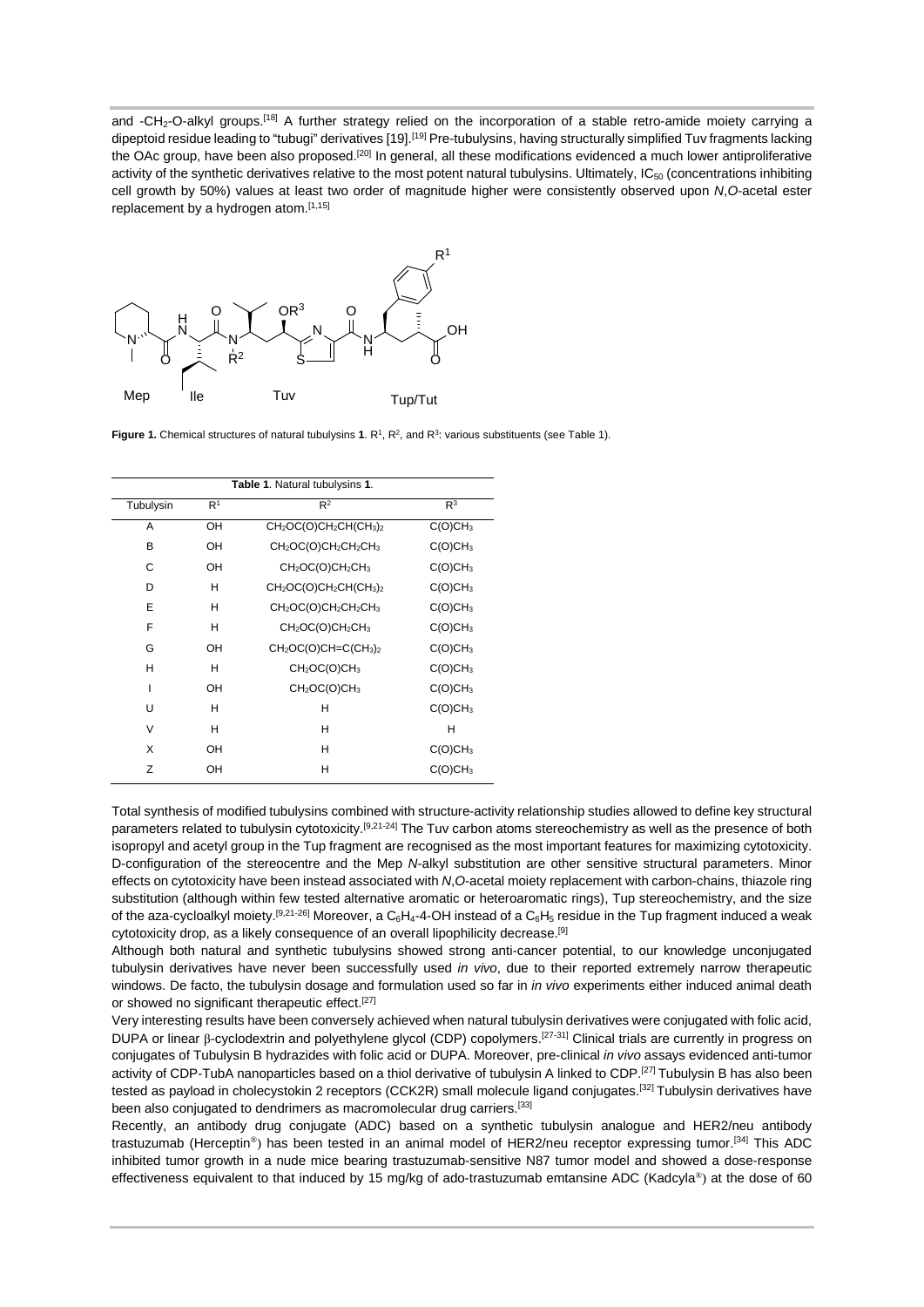mg/kg.<sup>[34]</sup> More recently, other synthetic analogues of natural tubulysins have also been successfully tested as payloads in HER2-based ADCs.[35]

To identify novel synthetic tubulysin derivatives with improved anti-tumor activity, with the aim of using them as cytotoxic payloads in ADCs, our group patented an innovative and scalable synthetic procedure to prepare a specific class of analogues with enhanced cytotoxicity relative to that of natural tubulysins.<sup>[36]</sup> Very recently, we reported on the cytotoxicity (IC50 in the pM range) and mechanism of action of a first lead analogue **24b** (Table 2), or KEMTUB010, having a nonhydrolysable benzyl group on the N-Tuv fragment and a Tup residue incorporating a C<sub>6</sub>H<sub>4</sub>-4-F group.<sup>[8]</sup>

Here we provide a full account of our studies on the synthesis, structure activity relationship (SAR) and *in vitro* anti-cancer activity of the super-potent tubulysin derivatives **24a-m**. Based on the SAR study on cells, a lead tubulysin derivative (compound **24e**) was then assayed in animal models.

## **Results and Discussion**

#### **Synthesis of tubulysin derivatives**

Our aim was to increase both lipophilicity and chemical stability of the novel tubulysin analogues relative to both natural tubulysins **1** and known synthetic analogues. We decided to replace the *N*,*O*-acetal group on the *N*-Tuv fragment of **1** with non-hydrolysable and variably hydrophobic carbon-substituents: benzyl, phenyl, -CH<sub>2</sub>-cyclo(etero)alkyls, -CH<sub>2</sub>eteroaryls, -CH<sub>2</sub>-CH<sub>2</sub>-O-CH<sub>3</sub>.

To further modulate the lipophilicity of these derivatives, we decided to include in the SAR study analogues carrying either a phenyl or a *p*-fluorophenyl group on the Tup fragment. As suggested by previous SAR studies,<sup>[9,21,22]</sup> the configuration of the seven stereogenic centers of natural tubulysins **1** was maintained. Moreover, both isopropyl and acetyl groups in the Tuv fragment, as well as the *N*-methyl substitution of the Mep residue were also maintained in all the novel compounds. Table 2 shows the chemical structure of all the tubulysin derivatives **24a-m** synthesized in this work.

The synthesis of **24a-m** was achieved by assembling of three fragments: Ile-Tuv (**11**, Scheme 2), Tup (**19**, Scheme 4) and Mep. To obtain the Ile-Tuv fragment we started from the synthesis of the thiazole ring according to previously reported procedures (Scheme 1).[15] L-Cysteine ethyl ester hydrochloride **2** was condensed with methylglyoxal to give the intermediate 2-acetyl-4-ethoxycarbonylthiazolidine 3, which was quickly dissolved in CH<sub>3</sub>CN and oxidized with MnO<sub>2</sub> at 65 °C to provide 2-acethylthiazole **4**. Aldol condensation was carried out with thiazole **4** and isobutyraldehyde using catalytic TiCl4 as catalyst, affording the α,β unsaturated thiazolyl ketone **5**.



Scheme 1. Synthesis of the α,β unsaturated thiazolyl ketone 5. Reagents and conditions: (a) methylglyoxal, NaHCO<sub>3</sub>, EtOH-H<sub>2</sub>O (1:1), overnight; (b) MnO<sub>2</sub>, MeCN, 65 °C, overnight (52% over two steps); (c) isobutyraldehyde, TiCl<sub>4</sub>, Et<sub>3</sub>N, anhydrous THF, from -78 °C to rt (70%).

Next, a series of amines **6** was reacted with the enantiomerically pure azido acyl chloride derivative **7** affording the azido derivatives **8a-i** with yields ranging from 80 to 99% (Scheme 2).

Aza-Michael reaction of azido derivatives **8a-i** with α,β unsaturated thiazolyl ketone **5** (Scheme 2) afforded β-amino ketones **9a-i**, thus enabling the incorporation of the different *N*-substituents into the Ile-Tuv fragment. Derivatives **9a-i**  were obtained as diasteroisomeric mixtures, in variable ratios depending on the R<sup>1</sup> substituent of the azido derivatives 8. Moderate diastereoselectivities were observed for **9b,c,d** (d.r. 70:30, 75:25, 73:27), with a drop of diastereoselectivity for **9a,g,h,i** (d.r. 68:32, 63:37, 66:34, 68:32). No or very low diastereoselectivity was instead observed for **9e,f** (d.r. 50:50, 55:45). To prepare stereochemically pure Tuv fragments, we performed an asymmetric reduction of the carbonyl function using chiral oxazaborolidines (Corey-Bakshi-Shibata, CBS, catalyst). (*S*)-CBS in the presence of BH<sub>3</sub>•Me<sub>2</sub>S predominantly reacted with the *Si* face of derivatives **9a-i** to give alcohols **10a-i** and **10'a-i**, which were easily obtained in diastereomerically pure form and high enantiomeric excess by flash chromatography (FC). The last step of Tuv fragment synthesis was carried out only on diastereisomers **10a-i**, having the same configuration as the natural tubulysins, which were submitted to gentle hydrolysis to the corresponding carboxylic acids **11a-i** (Scheme 2).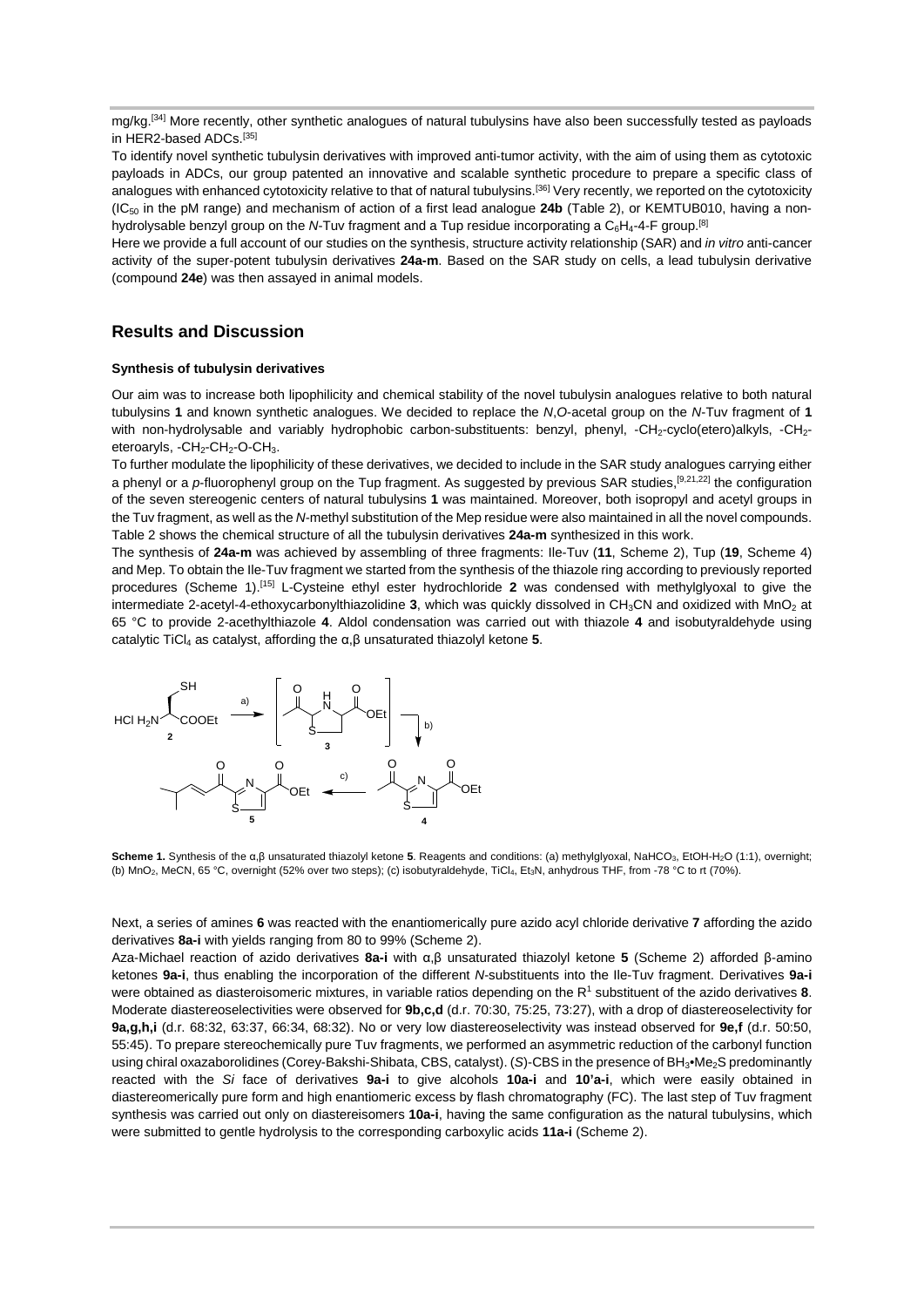

Scheme 2. Synthesis of the azido derivatives 8a-i. Reagents and conditions: (a) i-Pr<sub>2</sub>EtN, CH<sub>2</sub>Cl<sub>2,</sub> 0 °C, 1h, 80 to 99%; (b) KHMDS, anhydrous THF, -78 °C, 1h, overall 15 to 54%; (c) (S)-CBS, anhydrous THF, BH3•Me2S 10M, from 0 °C to rt, overall 32 to 81%; (d) LiOH, THF/H2O 4:1, 12h, rt, 60 to 99%

The synthesis of the Tup fragment was based on the use of (−)-menthol as chiral auxiliary, which strongly facilitates the separation of Tup diastereomers by FC. As previously reported,<sup>[21]</sup> (-)-menthol was treated with bromoacetyl bromide to give compound **12** (Scheme 3). The latter was converted into the corresponding phosphonium ylide **13** by treatment with triphenylphosphine and subsequently with aqueous NaOH. Methylation of **13** with CH3I gave the key reagent **14**.



Scheme 3. Synthesis of the phosphonium ylide 14. Reagents and conditions: (a) Et<sub>3</sub>N, anhydrous THF, from 0 °C to r.t., 2h; (b) PPh<sub>3</sub>, THF reflux, 2h, NaOH 0.38N, toluene, rt; (c) MeI, CH<sub>2</sub>Cl<sub>2</sub>, from 0 °C to rt, overnight.

Wittig olefination of ylide **14** and aldehydes **16a,b** (Scheme 4), prepared by Dess-Martin periodinane oxidation of the corresponding Boc protected phenyl-alaninols **15a**,**b**, gave the α,β unsaturated amino esters **17a,b** in good yields. These compounds were hydrogenated using Pd/C (10%) in ethyl acetate to give the Tup fragment precursors **18'a,b** and **18"a,b** as mixtures of diastereoisomers, which were separated by FC (d.r. **18'a/18"a** = 70/30 and d.r. **18'b/18b"** = 80/20). Only diastereomers **18'a,b** – which have the natural Tup stereochemistry - were used for the next steps of the synthesis. The final Tup fragments **19a,b** were obtained using a two steps procedure based on: (i) simultaneous de-protection of both amino and carboxylic functions with 6N HCl at 130 °C to give the corresponding free amino acids as hydrochlorides; (ii) *O*-methylation to give the enantiomerically pure methyl esters **19a,b** (Scheme 4).[37]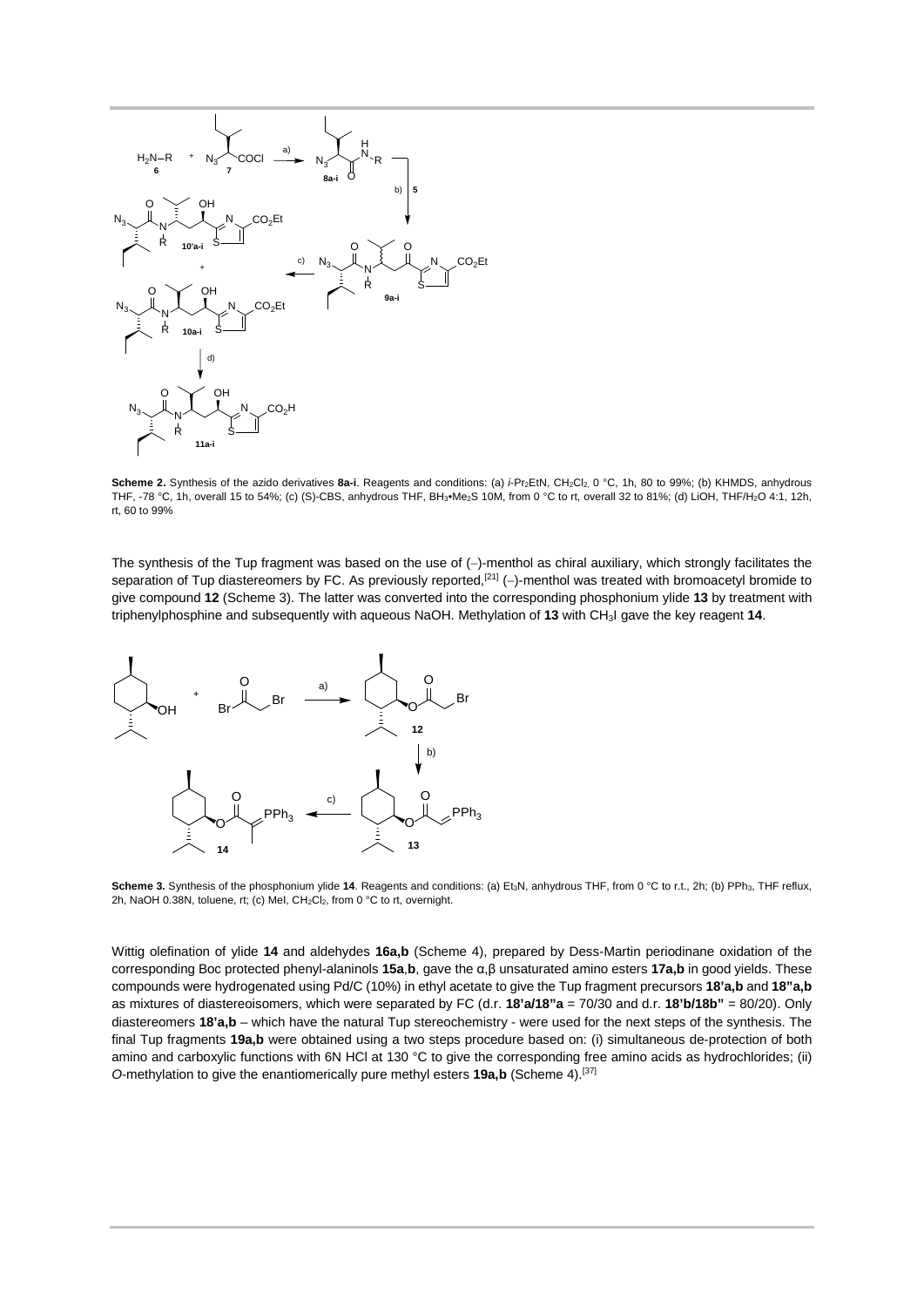

**Scheme 4.** Synthesis of stereopure 4-amino-2-methyl-5-phenylpentanoic acid **19a** and 4-amino-5-(4-fluorophenyl)-2-methyl-pentanoic acid **19b** methyl esters hydrochlorides. Reagents and conditions: (a) anhydrous THF, 0 °C, ethyl chloroformate, Et<sub>3</sub>N, 1h, NaBH<sub>4</sub> in H<sub>2</sub>O at 0 °C, 63%; (b) Dess-Martin periodinane, NaHCO3, CH2Cl2, 2h, 98% for **16a**, 99% for **16b**; (c) CH2Cl2, from 0 °C to rt, 2h, 78% for **17a**, 74% for **17b**; (d) H2, Pd/C 10%, EtOAc, overnight, overall 87% for **18a**, overall 97% for **18b**; (e) HCl 6N, 130 °C, 1h; (f) 2,2-dimethoxypropane, HCl 37% 2µL, MeOH, 50 °C, 12h, 91% for **19a**, 93% for **19b**.

Assembling of the final tubulysin derivatives **24a-m** was achieved using conventional peptide synthesis in solution (Scheme 5). Coupling of the Tuv fragments **11a-i** with Tup methyl ester hydrochloride derivatives **19a,b** afforded the tripeptides **20a-m**. Next, the azide function of compounds **20a-m** was reduced by hydrogenation over Pd/C (10%) to give the amino derivatives **21a-m**. These compounds were not isolated from the reaction mixtures but were directly subjected to coupling with Mep, affording tetrapeptides **22a-m** which were isolated in good yields. The methyl ester function of **22am** was hydrolysed with LiOH in THF, followed by TFA treatment at pH=2 to afford compounds **23a-m**, isolated as TFA salts. Finally, stereopure tubulysin derivatives **24a-m** were obtained by acetylation of the hydroxyl function of **23a-m** in Ac2O and subsequent neutralization with pyridine.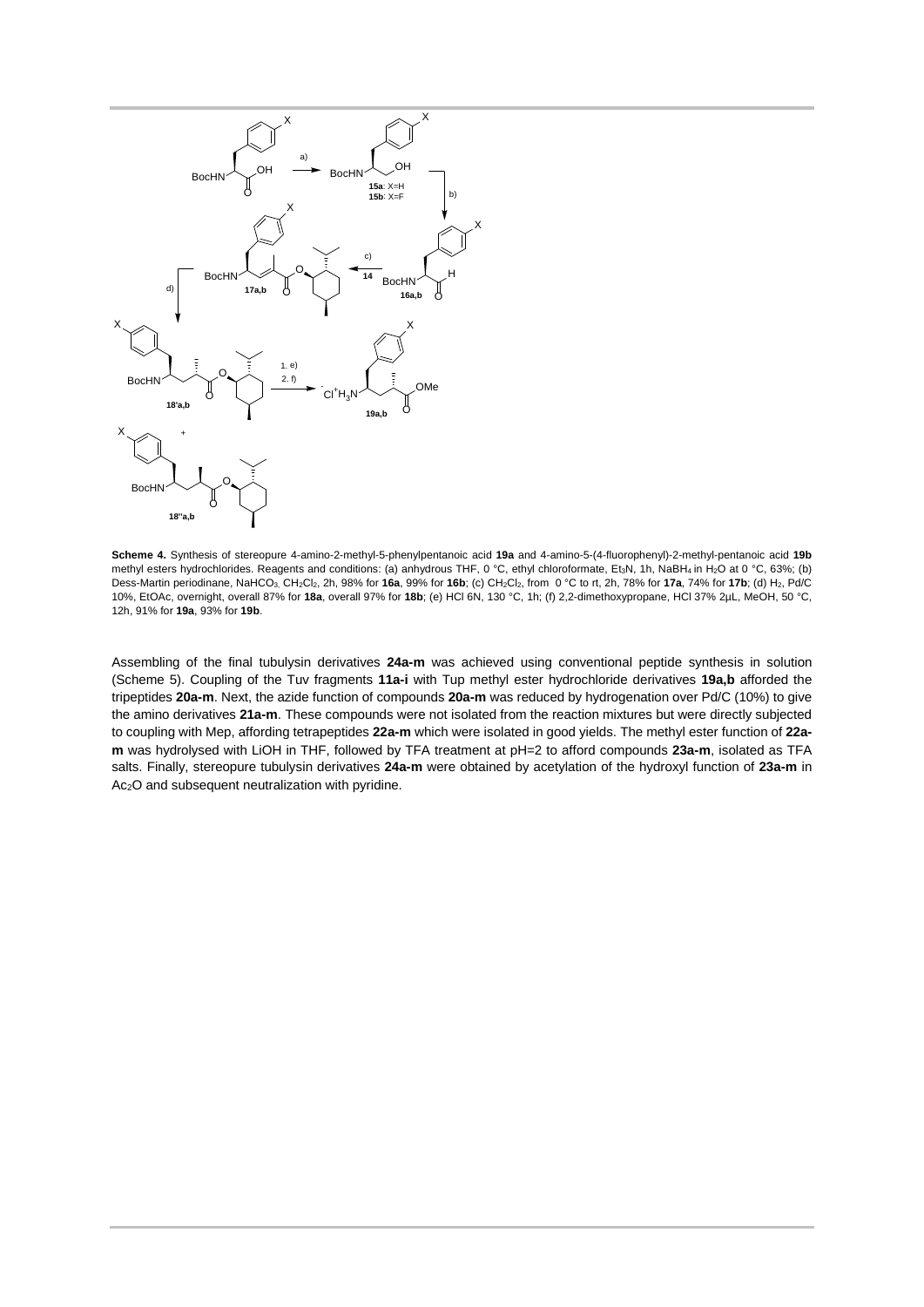

Scheme 5. Synthesis of tubulysin derivatives 24a-m. Reagents and conditions: (a) HATU, HOAt, Et<sub>3</sub>N, DMF, rt, 2h, 70 to 98%; (b) H<sub>2</sub>, Pd/C 10%, MeOH, overnight, 99%; (c) HATU, HOAt, Et3N, CH2Cl2, rt, 4h, 73 to 99%; (d) LiOH 1N, THF, 48h, rt, TFA pH=2, 71 to 99%; (e) Ac2O, pyridine, rt, overnight, 63 to 99%.

#### **In vitro and in vivo assays**

All the tubulysin analogues **24a-m** were tested for their antiproliferative activity on human colon cancer cell line HT-29 (Table 2). These compounds were compared to TubA; TubU,<sup>[22]</sup> and the N-Me tubulysin U derivative Me-TubU (R = Me,  $X = H$  in structure 24 in Table 2). All the assayed compounds showed strong cytotoxic activity, with  $IC_{50}$  values in the pM range (IC<sub>50</sub> < 0.28 nM), which were lower than that of the reference natural tubulysin TubA (IC<sub>50</sub> = 0.75 nM), and significantly lower than those of the synthetic tubulysin derivatives reported so far in the literature  $(IC_{50}$  values in the order of nM units). Particularly, **24b**, **24e**, **24g**, **24h**, **24j**, and **24m**, all showed IC50 values lower than 0.10 nM, being significantly more cytotoxic than TubA. The same trend and lower  $IC_{50}$  values relative to that of TubA were detected also on human ovarian carcinoma cell line A2780 (data not shown).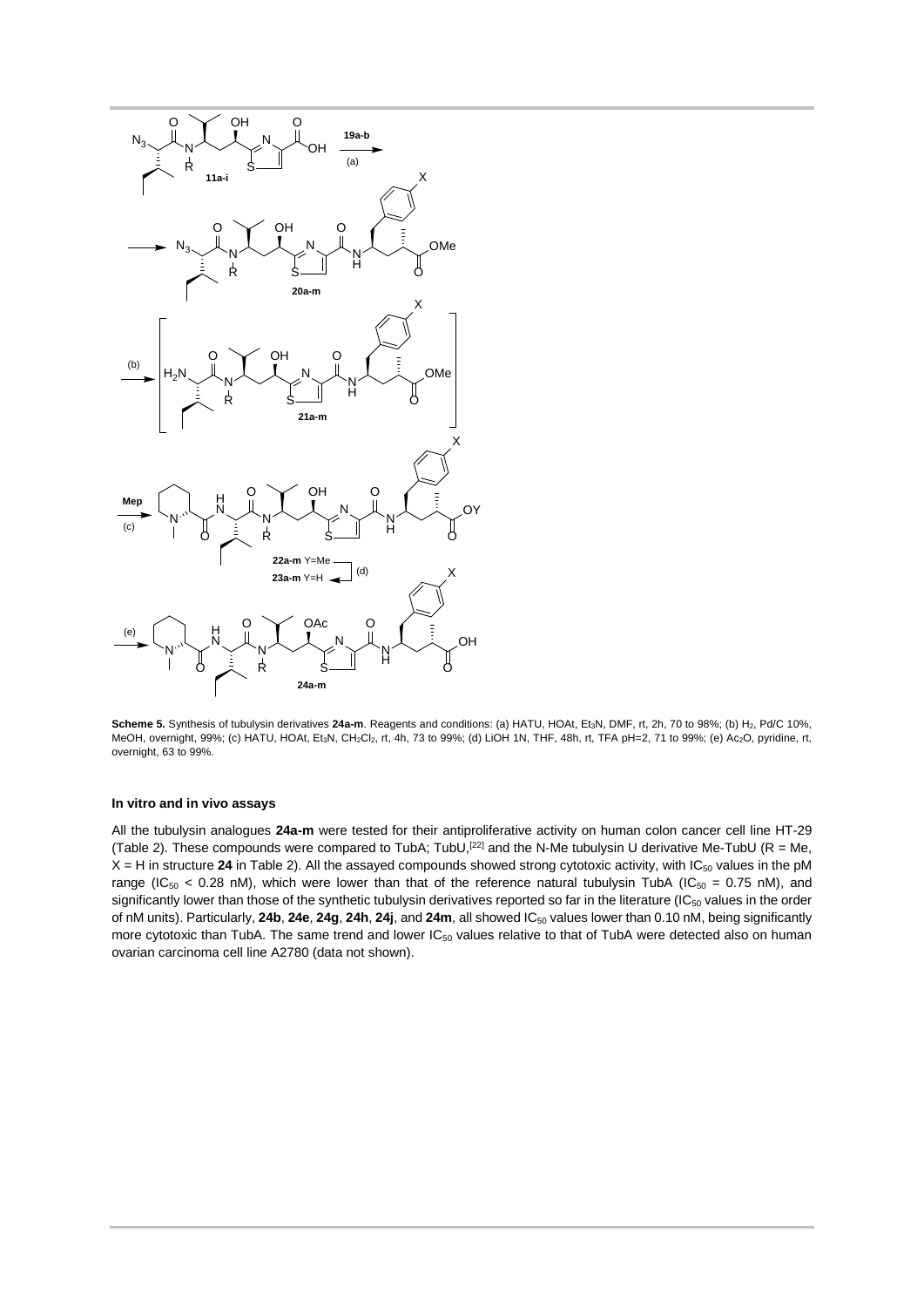| <b>Table 2.</b> Chemical structure and HT-29 cell cytotoxicity (IC <sub>50</sub> pmol L <sup>-1)[a]</sup> of<br>the synthetic tubulysin derivatives 24. |                                                                           |        |                               |  |  |
|---------------------------------------------------------------------------------------------------------------------------------------------------------|---------------------------------------------------------------------------|--------|-------------------------------|--|--|
| H<br>N                                                                                                                                                  | O<br>N<br>Ŕ<br>24                                                         | O<br>Ĥ | $\bar{\mathsf{x}}$<br>E<br>OH |  |  |
| Compound                                                                                                                                                | R                                                                         | χ      | HT-29 cell line               |  |  |
| 24a                                                                                                                                                     | $s^2$                                                                     | Н      | $112 + 24$                    |  |  |
| 24b                                                                                                                                                     | $\mathcal{S}^{\mathcal{S}}$                                               | F      | $61\pm9$                      |  |  |
| 24c                                                                                                                                                     | لمحتي<br>F                                                                | н      | $101 + 15$                    |  |  |
| 24d                                                                                                                                                     | $s^3$                                                                     | н      | 225±27                        |  |  |
| 24e                                                                                                                                                     | ى<br>كۈ                                                                   | н      | $55 + 10$                     |  |  |
| 24f                                                                                                                                                     | $s^2$                                                                     | F      | 190±12                        |  |  |
| 24g                                                                                                                                                     | $s^2$                                                                     | Н      | $82 + 12$                     |  |  |
| 24h                                                                                                                                                     | <b>Sys</b><br>S                                                           | F      | $90+15$                       |  |  |
| 24i                                                                                                                                                     | n,<br><b>Syd</b><br>O                                                     | F      | $183 + 10$                    |  |  |
| 24 j                                                                                                                                                    | ىمى<br>٢                                                                  | F      | $92 + 13$                     |  |  |
| 24k                                                                                                                                                     | $\frac{1}{2}$                                                             | F      | $102 + 19$                    |  |  |
| 241                                                                                                                                                     | O<br>دی                                                                   | Н      | 278±25                        |  |  |
| 24m                                                                                                                                                     |                                                                           | F      | 95±16                         |  |  |
| <b>TubA</b>                                                                                                                                             | CH <sub>2</sub> OC(O)CH <sub>2</sub> CH(CH <sub>3</sub> ) <sub>2</sub>    | OН     | 752±51                        |  |  |
| TubU                                                                                                                                                    | Н                                                                         | н      | 3780±125                      |  |  |
| Me-TubU                                                                                                                                                 | CH <sub>3</sub>                                                           | н      | 5820±198                      |  |  |
|                                                                                                                                                         | [a] Concentration of tested compounds able to inhibit cell growth by 50%. |        |                               |  |  |

On this cell line, IC50 values of **24a**, **24c**, and **24k** were comparable to those of the most cytotoxic compounds measured on HT-29. In general, amongst the novel series of synthetic tubulysins, no substantial effect on antiproliferative activity was detected upon (i) replacement of hydrogen with fluorine in position 4 of the Tup fragment benzyl moiety of series **24** (X-residue in Table 2), and (ii) the nature of the carbon *N*-substituent of the Tuv residue.

Based on the results of the preliminary screenings, representative selected compounds amongst this series were submitted to further tests by adopting a wider spectrum of tumor cell lines. In particular, the antiproliferative activity of these tubulysin derivatives was evaluated on a panel of human tumor cell lines, including colon (LoVo) and breast (MCF-7) cancer cell lines, their derivatives selected for in vitro acquired resistance to doxorubicin (DX) and showing crossresistance to taxanes and vinca alkaloids (LoVo/DX; MCF-7/DX),[38,39] and on two diffuse malignant peritoneal mesothelioma (DMPM)<sup>[40]</sup> cell lines (STO and MESOII), established in our laboratories.<sup>[41]</sup> Exposure of cancer cells to increasing concentrations of tested compounds resulted in a markedly higher cytotoxic effect compared to those of two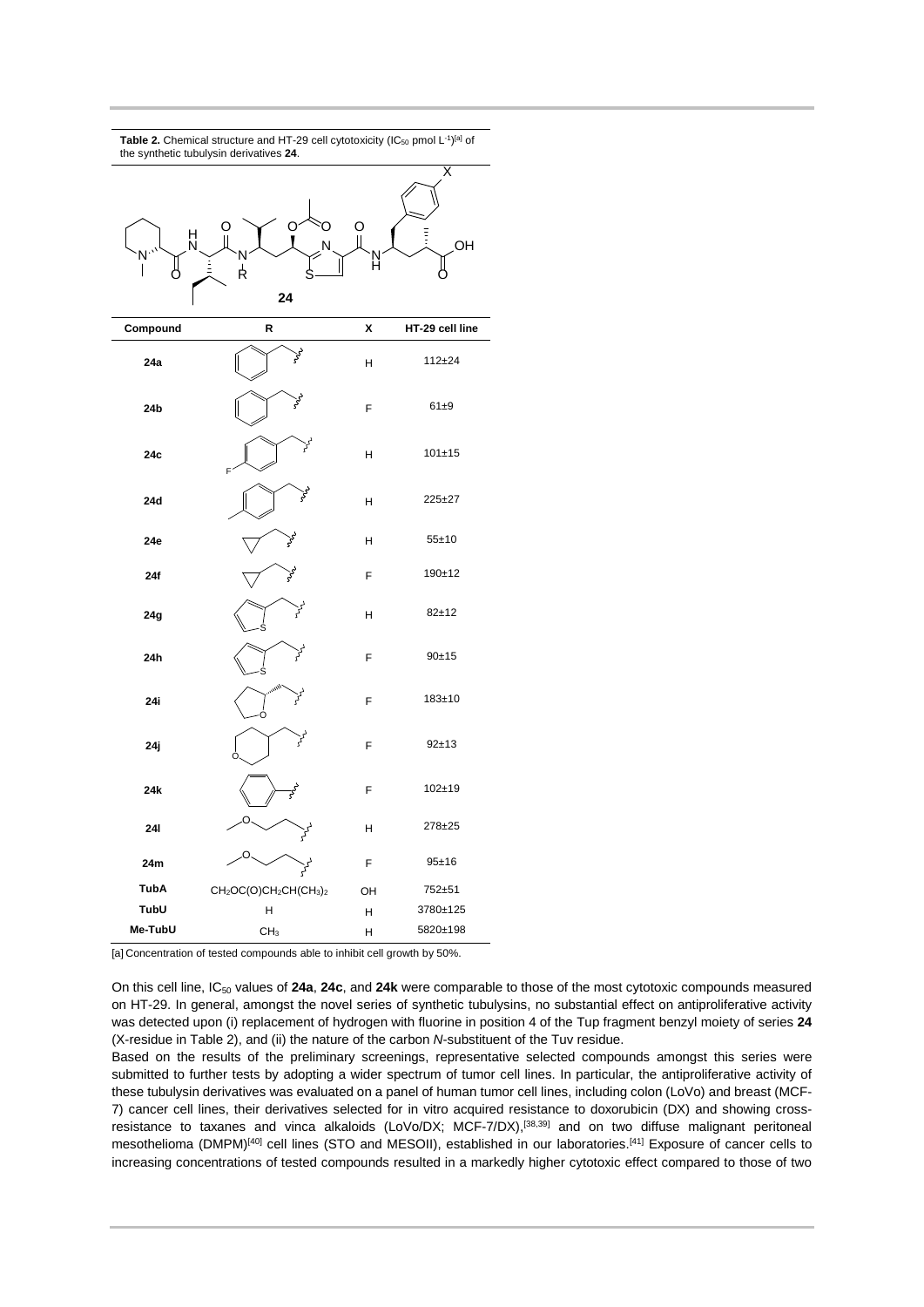microtubule-interacting agents with opposite mechanism of action (i.e. paclitaxel and the vinca alkaloid vinorelbine), used as reference compounds (Table 3).

The cytotoxic effect of all the assayed tubulysin derivatives was consistently observed across all tested cancer cell lines, including those characterized by acquired drug resistance.[39] Reference compounds paclitaxel and vinorelbine showed lower antiproliferative activity compared to all the novel tubulysin derivatives, particularly relative to **24a**, **24b**, **24c**, **24e**, **24g**, and **24h**. In general, these compounds showed IC<sub>50</sub> values 1-2 order of magnitude lower than vinorelbine on MESOII, STO, LoVo, and MCF-7 cell lines. The comparison was even more favorable for these tubulysins if paclitaxel was considered as reference compound. IC<sub>50</sub> value of 24b – or KEMTUB010 - on MCF-7 cell line was in accordance with that previously determined for the same compound.[37] Amongst the novel tubulysin derivatives, **24e** and **24j** showed respectively the lowest and the highest IC<sub>50</sub> values throughout the entire panel of cell lines tested.

The superior cytotoxic activity of these tubulysin derivatives compared to the reference compounds was confirmed *in vitro* by using cell lines with acquired resistance to doxorubicin. In fact, the tubulysin derivatives 24 showed IC<sub>50</sub> values at least 23 and 100 fold lower than vinorelbine and paclitaxel, respectively, on LoVo/DX cell line. Compound **24j** – the less potent compound in the series - was 15 and 3 fold more active than vinorelbine and paclitaxel, respectively, on MCF-7/DX cell line. However, the cytotoxicity of all the other tubulysin derivatives 24 on this cell line was significantly higher  $(IC_{50}$  values 1-2 orders of magnitude lower than **24j**).

| <b>Table 3.</b> Cytotoxic activity of tubulysin derivatives (IC <sub>50</sub> nmol $L^{-1}$ ) <sup>[a]</sup> |                               |                               |                         |                        |              |                                 |                                |            |
|--------------------------------------------------------------------------------------------------------------|-------------------------------|-------------------------------|-------------------------|------------------------|--------------|---------------------------------|--------------------------------|------------|
|                                                                                                              | <b>Cell Line</b>              |                               |                         |                        |              |                                 |                                |            |
| Compound                                                                                                     | <b>MESOII</b>                 | <b>STO</b>                    | LoVo                    | LoVo/DX                | $R^{[b]}$    | MCF-7                           | <b>MCF-7/DX</b>                | $R^{[b]}$  |
| <b>Paclitaxel</b><br>Vinorelbine                                                                             | 13.65±0.05<br>$5.65 \pm 2.65$ | $11.9 + 5.5$<br>$4.8 \pm 0.6$ | $313 + 66$<br>98.2±47.7 | 11700±1100<br>2355±472 | 37.3<br>23.9 | $32.4 \pm 2.3$<br>$7.3 \pm 2.7$ | 307.2±124.7<br>$65.4 \pm 10.2$ | 9.5<br>8.9 |
| 24a                                                                                                          | $0.215 \pm 0.05$              | $0.22 \pm 0.07$               | $1.87 + 1.86$           | $1.35 \pm 0.78$        | 0.8          | $0.37 \pm 0.38$                 | $0.725 \pm 0.39$               | 1.94       |
| 24b                                                                                                          | $0.5 \pm 0.003$               | $0.525 \pm 0.07$              | $5.4 \pm 2.7$           | $4.5 \pm 2$            | 0.8          | $0.32 \pm 0.035$                | $1.45 \pm 0.07$                | 4.53       |
| 24c                                                                                                          | $0.25 \pm 0.07$               | $0.11 \pm 0.12$               | $2.5 \pm 0.7$           | $1.55 + 0.07$          | 0.62         | $0.425 \pm 0.3$                 | $0.535 \pm 0.2$                | 1.25       |
| 24e                                                                                                          | $0.036 \pm 0.003$             | $0.019 \pm 0.004$             | $0.7 + 0.4$             | $2.1 \pm 0.3$          | 3            | $0.44 \pm 0.22$                 | $0.41 \pm 0.07$                | 0.93       |
| 24g                                                                                                          | $0.31 \pm 0.15$               | $0.24 \pm 0.08$               | $3.1 \pm 1.2$           | $1.4 \pm 0.2$          | 0.45         | $1.56 \pm 0.54$                 | $0.98 + 0.41$                  | 0.63       |
| 24h                                                                                                          | $0.47 + 0.11$                 | $0.37 + 0.14$                 | $1.9 + 1.1$             | $10.5 + 4.9$           | 5.5          | $0.74 \pm 0.03$                 | $1.08 \pm 0.39$                | 1.45       |
| 24 ј                                                                                                         | $6.5 + 3.5$                   | $2.8 + 1.1$                   | $14.2 + 7.1$            | ~100                   | 7            | $4.77 \pm 0.035$                | $22.2 + 4.9$                   | 4.65       |
| 24 <sub>k</sub>                                                                                              | $1.97 \pm 0.23$               | $1.60 \pm 0.61$               | $7.5 + 4.5$             | $60.9 + 10$            | 8.12         | $2.75 \pm 0.26$                 | $2.97 + 1.6$                   | 1.08       |
| 24m                                                                                                          | $1.08 \pm 0.49$               | $0.94 \pm 0.62$               | $4.2 \pm 2.8$           | $18.1 \pm 2$           | 4.3          | $1.93 \pm 0.57$                 | $5.71 \pm 3.63$                | 2.96       |

[a] Concentration of tested compounds able to inhibit cell growth by 50%; [b] Resistance index has been defined as the ratio between the IC<sub>50</sub> values observed in resistant (LoVo/DX and MCF-7/DX) and wild-type (LoVo and MCF-7) cells.

It is important to note that the resistance index (RI), defined as the ratio between the  $IC_{50}$  values observed in resistant (LoVo/DX and MCF-7/DX) and wild-type (LoVo and MCF-7) cells, was markedly lower for all tubulysin derivatives (RIL<sub>oVo/DX</sub>)  $\langle 8; R|_{MCF-7/NX} \langle 5\rangle$  compared to paclitaxel  $(R|_{N\sqrt{N}X}: 37.3; R|_{MCF-7/NX}: 9.5)$  and vinorelbine  $(R|_{N\sqrt{N}X}: 23.9; R|_{MCF-7/NX}: 9.0)$ (Table 3), thus suggesting that they may be poor substrates for the drug efflux pumps.

The potent activity of these tubulysin derivatives was also confirmed for a selected subclass on additional cancer cell lines, including N87 (gastric carcinoma), BT474 and SkBr3 (breast cancer) (Supporting Information, Table S1). Especially in the two breast cancer cell lines, the novel compounds showed significantly higher cytotoxic activity relative to TubA, with IC<sub>50</sub> values at least one order of magnitude lower than those of the reference natural analogue.

Compounds **24e** and **24g** were selected as lead compounds for their strong cytotoxic activity and lower RI values, respectively (Table 3). Their effects on microtubule assembly were investigated as the first step of the study on their mechanism of action. Exposure of DMPM cells to either agents, administered at a concentration corresponding to the specific IC<sub>80</sub>, did not result in perturbations of the intracellular pools of tubulin, as observed in cells treated with vinorelbine and - oppositely - in cells exposed to paclitaxel (Figures 2A and S1, Supporting Information). Similar results were obtained in wild-type (LoVo) and resistant (LoVo/DX) colon cancer cell lines (Supporting Information, Fig. S2).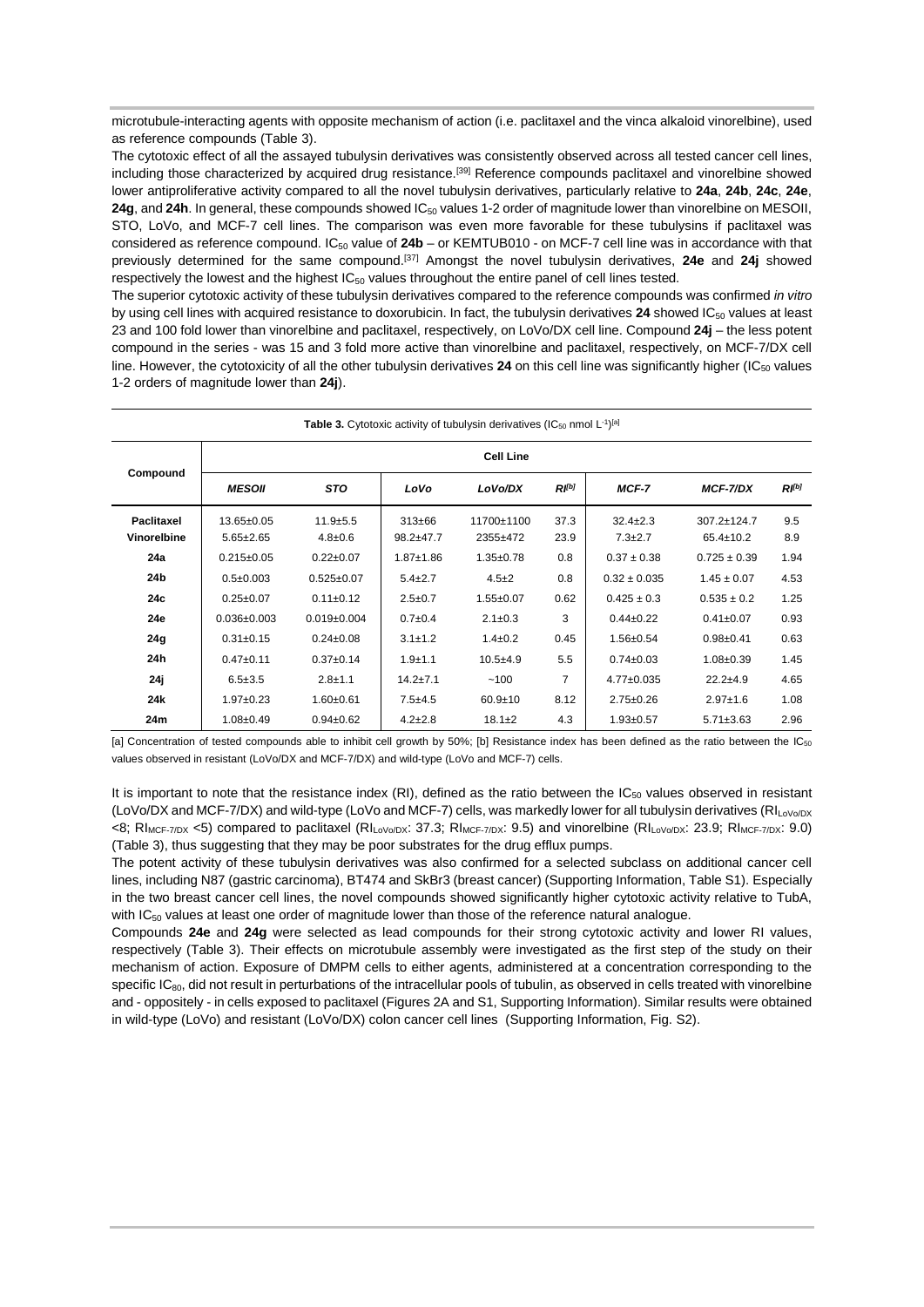

**Figure 2. Tubulysin derivatives alter tubulin polymerization according to a vinca alkaloid-like mechanism of action.** A) Representative immunoblotting showing the effect on polymerized (P) and soluble (S) fractions of tubulin from DMPM cells upon a 24-h exposure to the different tested agents at the indicated concentrations (nmol L-1); B) Test-tube assessment of tubulin polymerization in the presence of paclitaxel (PTX), vinorelbine (VIN), **24e** and **24g**; used at the indicated concentrations (µmol L-1); C) Effect of tubulysin derivatives and vinorelbine on PTX-induced tubulin polymerization. A representative experiment of two is shown. UNT: untreated samples.

The direct interference of **24e** and **24g** with tubulin polymerization was further evaluated by measuring the GTP-induced assembly of purified tubulin monomers using a test-tube assay. Tubulin polymerization was monitored over time (0-60 min) by measuring the changes in solution turbidity at 340 nm. Results showed that tubulin polymerization was markedly inhibited in samples treated with 24e or 24g (1 and 10 µmol L<sup>-1</sup>, V<sub>max</sub>: 10±2 mOD/min) compared to untreated controls  $(V<sub>max</sub>: 23±1 mOD/min)$  (Fig 3B). Such an effect, which was similar to that observed in samples treated with equimolar concentration of vinorelbine ( $V_{max}$ : 9±2 mOD/min), occurred soon after a 5-min exposure to each agent and persisted over the time course of the experiment. As expected, paclitaxel induced a pronounced increase in the polymerization rate ( $V_{\text{max}}$ : 62±2 mOD/min) of tubulin compared to controls or samples treated with tubulysin derivative and vinorelbine (Fig. 2B). Such a paclitaxel-induced increase in the tubulin polymerization was remarkably affected by tubulysin derivatives, as suggested by the complete inhibition of the reaction in samples concomitantly treated with paclitaxel and **24e** or **24g** or vinorelbine (Fig. 2C). Indeed, a  $\sim$ 7-fold decrease in the V<sub>max</sub> was observed in paclitaxel-treated cells in the presence of tubulysin derivates or vinorelbine compared to taxane alone (~8±3 mOD/min and 55±5 mOD/min, respectively). These findings further corroborate our previous observations indicating that tubulysin compounds show a typical vinca alkaloidlike mechanism of action on tubulin dynamics.

Since mitotic arrest is a hallmark of agents able to interfere with microtubule assembly, the capability of **24e** and **24g** to interfere with the progression of cells through the M-phase of the cell cycle was investigated. Specifically, a 24-h exposure of DMPM cells (Fig. 3A) to equitoxic concentrations of **24e** and **24g** (10 and 0.1 nmol L-1, respectively) resulted in a remarkable accumulation of cells (~70%) in the G<sub>2</sub>/M phase of the cell cycle, similarly to what observed upon exposure to equitoxic amount (30 nmol L-1) of vinorelbine or paclitaxel (Fig. 3A). Furthermore, the analysis of the expression levels of factors known to be involved in the mitotic arrest showed a marked accumulation of mitosis-specific phosphorylated epitopes recognized by MPM-2 antibody (Fig 3B), that was paralleled by a marked up-regulation of cyclin B (Fig. 3B), a factor that plays a pivotal role in the control of  $G_2/M$  cell cycle transition.<sup>[42]</sup>

In addition, fluorescence microscopy analysis of cells stained for MPM-2 showed the presence of 50% of mitotic cells within the overall cell population upon a 24-h exposure to equitoxic amounts of **24e**, **24g**, vinorelbine or paclitaxel (Fig. 3C). Finally, the assessment of apoptosis by TUNEL assay showed comparable amounts of apoptotic cells, upon exposure to equitoxic doses of tested derivatives and reference compounds (Fig. 3C). Similar results were obtained in LoVo and LoVo/DX colon cancer cells (Supporting Information, Fig. S3). Overall, these findings indicate that, similarly to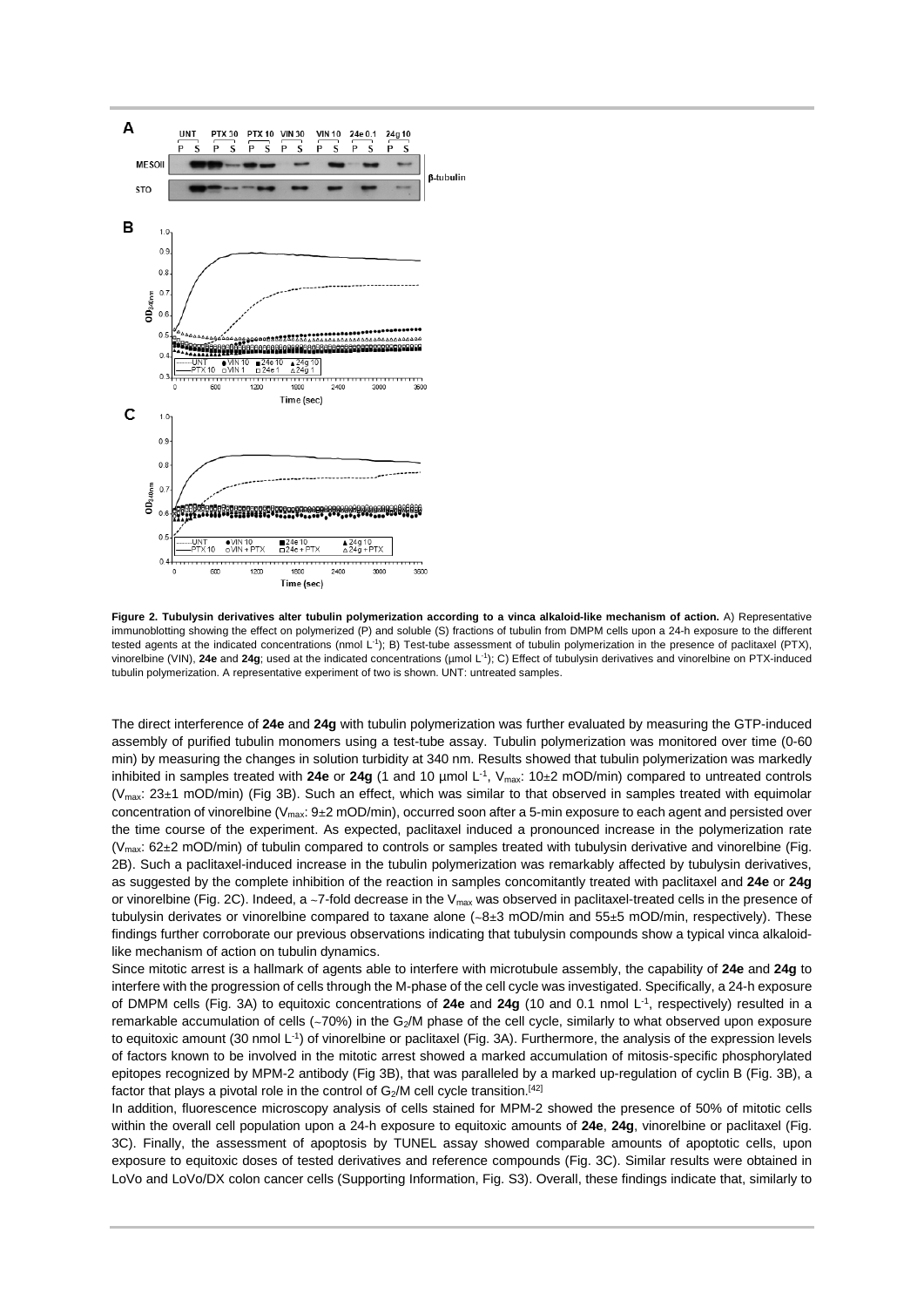vinorelbine and paclitaxel, the tubulysin derivatives induced mitotic arrest and apoptosis in cancer cells of different histological origin, at much lower concentrations than those required to obtain comparable effects by conventional microtubule-interacting agents. These results confirm the preliminary data we have previously published on the effects induced by KEMTUB010 (**24b**) in a panel of breast cancer cells, particularly in MCF-7 and MDAMB231 (MDA231) cell lines. [8]



**Figure 3. A 24-h exposure to tested compounds induced mitotic arrest and apoptosis in DMPM cells.** A) Flow cytometric analysis of the cell cycle distribution in untreated cells (UNT) and in cells exposed for 24 h to paclitaxel (PTX), Vinorelbine (VIN) and the tubulysin derivatives **24e** and **24g** at the indicated concentrations (nmol L-1). Data have been reported as the percentage of cells in the different cell cycle phases and represent mean values from at least three independent experiments; B) Representative western immunoblotting showing the accumulation of mitotic markers in cells following a 24-h exposure to the indicated amounts (nmol L-1) of paclitaxel (PTX), vinorelbine (VIN), **24e** or **24g**. Vinculin was used as a control for equal protein loading. UNT: untreated cells; C) Quantification of data from immunofluorescence and TUNEL assays (see Supporting Information) showing the percentage of mitotic and apoptotic cells upon the exposure to equitoxic concentrations (nmol L<sup>-1</sup>) of tested compounds, as indicated. Data represent mean values ± s.d. from at least three independent experiments.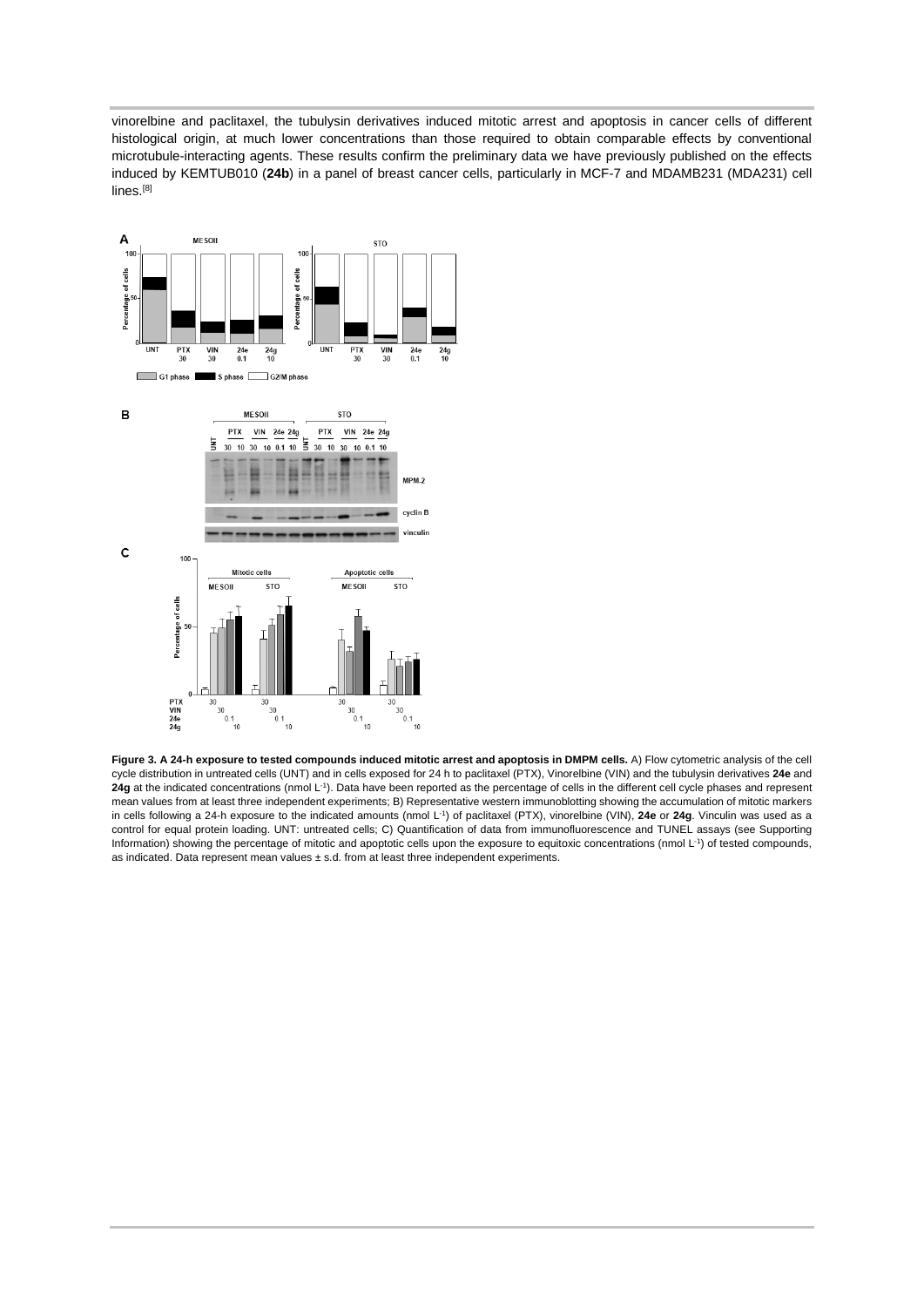

**Figure 4. Tubulysin derivatives markedly inhibit DMPM tumor growth** *in vivo***.** A) DMPM tumor growth curves in untreated mice (CTR) and upon a q4dx4 i.v. administration of **24e** (0.125 mg/kg,) or vinorelbine (VIN, 5 mg/kg). Data have been reported as average TV (mm3). B) Representative western immunoblotting showing the accumulation of MPM-2 and cyclin B and the cleavage of Caspase-3 (CPP32) in MESOIIoriginated tumors removed from control animals and at the end of treatment with **24e** or vinorelbine (VIN). Vinculin was used as a control for protein loading. CTR: tumors from untreated animals. \**P*<0.05; \*\**P*<0.01.

The antitumor activity of the tubulysin derivative **24e** was then further evaluated on *in vivo* DMPM tumor models, obtained following xenotransplantation of STO and MESOII cells into immunocompromised mice. Aqueous formulations based on Cremophor EL were used for **24e** administration via tail vein intravenous injection. Dosing regimen of **24e** was based on preliminary dose optimization studies in which 0.125 mg/kg administered every four days for four times (q4dx4) showed a significant antitumor activity in the absence of toxic effects (data not shown). The *in vivo* antitumor activity of **24e** was then comparatively evaluated to that of vinorelbine, both administered at their optimal doses (i.e., 0.125 and 5 mg/Kg,<sup>[43]</sup> respectively) and schedule (q4dx4). Specifically, a significant (*P*<0.01) tumor growth delay was observed in animals treated with **24e** compared to untreated mice in both tumor animal models, with a maximum tumor volume inhibition (TVI) of 64% and 77%, for STO and MESOII, respectively (Table 4 and Fig. 4A).

| <b>Table 4.</b> In vivo antitumor activity of 24e and vinorelbine (VIN) on<br>human DMPM cells xenografted into immunocompromised mice. |            |              |                  |                 |
|-----------------------------------------------------------------------------------------------------------------------------------------|------------|--------------|------------------|-----------------|
|                                                                                                                                         | Drug       | Dose (mg/Kg) | TVI $(\%)^{[a]}$ | $BWL (%)^{[b]}$ |
| <b>STO</b>                                                                                                                              | 24e        | 0.125        | 64 (27)**        | 9               |
|                                                                                                                                         | <b>VIN</b> | 5            | $92**$           |                 |
| <b>MESOII</b>                                                                                                                           | 24e        | 0.125        | 77 (18)** †      | 5               |
|                                                                                                                                         | VIN        | 5            | 40               | 3               |

<sup>[</sup>a] Percentage of tumor volume inhibition in treated *vs.* control mice. In parentheses the day on which the maximum TVI% was observed; [b] Percentage of body weight loss (BWL) induced by drug treatment. The highest BWL% observed is reported. \*\*P<0.01 *vs.* controls; † P<0.05 *vs.* vinorelbine-treated mice (two-sided Student's t-test).

In particular, although highly significant (*P*<0.01), the antitumor activity of the tubulysin derivative was less pronounced than that exerted by vinorelbine in STO xenografts (Table 4, Fig. 4A). Interestingly, **24e** showed an important antitumor activity also in MESOII xenografts, which, conversely, were not significantly affected in their growth by vinorelbine (Table 4, Fig. 4A). In addition, the compound was well tolerated without any appreciable sign of toxicity and with a restrained effect (<10%) in terms of body weight loss, which was comparable to that observed in animals treated with vinorelbine (Table 4). Finally, the assessment of drug-induced changes in cell cycle-regulated factors in DMPM xenografts showed a marked increase in MPM-2-interacting epitopes, a pronounced accumulation of cyclin B and cleaved Caspase-3 both in **24e-** and vinorelbine-treated mice with respect to controls (Fig. 4B), thus indicating that, similarly to the vinca alkaloid, the tubulysin derivative induced apoptotic cell death upon mitotic arrest also *in vivo* at a lower dose compared to vinorelbine, as observed in the *in vitro* experimental setting.

## **Conclusions**

In conclusion, we have described the first synthetic strategy that can be used to produce routinely over 200 mgs of pure tubulysins **24a-m** per synthetic cycle. To our knowledge, this is the first method that enables the synthesis of a wide range of differently N-Tuv substituted tubulysins on this scale. Novel tubulysin derivatives **24a-m** incorporating non-hydrolysable *N*-substituents on the Tuv fragment displayed IC<sub>50</sub> values in the pM range on a panel of human tumor cell lines. Their cytotoxicity was significantly superior to that of Tubulysin A, vinorelbine, and paclitaxel, used as reference compounds.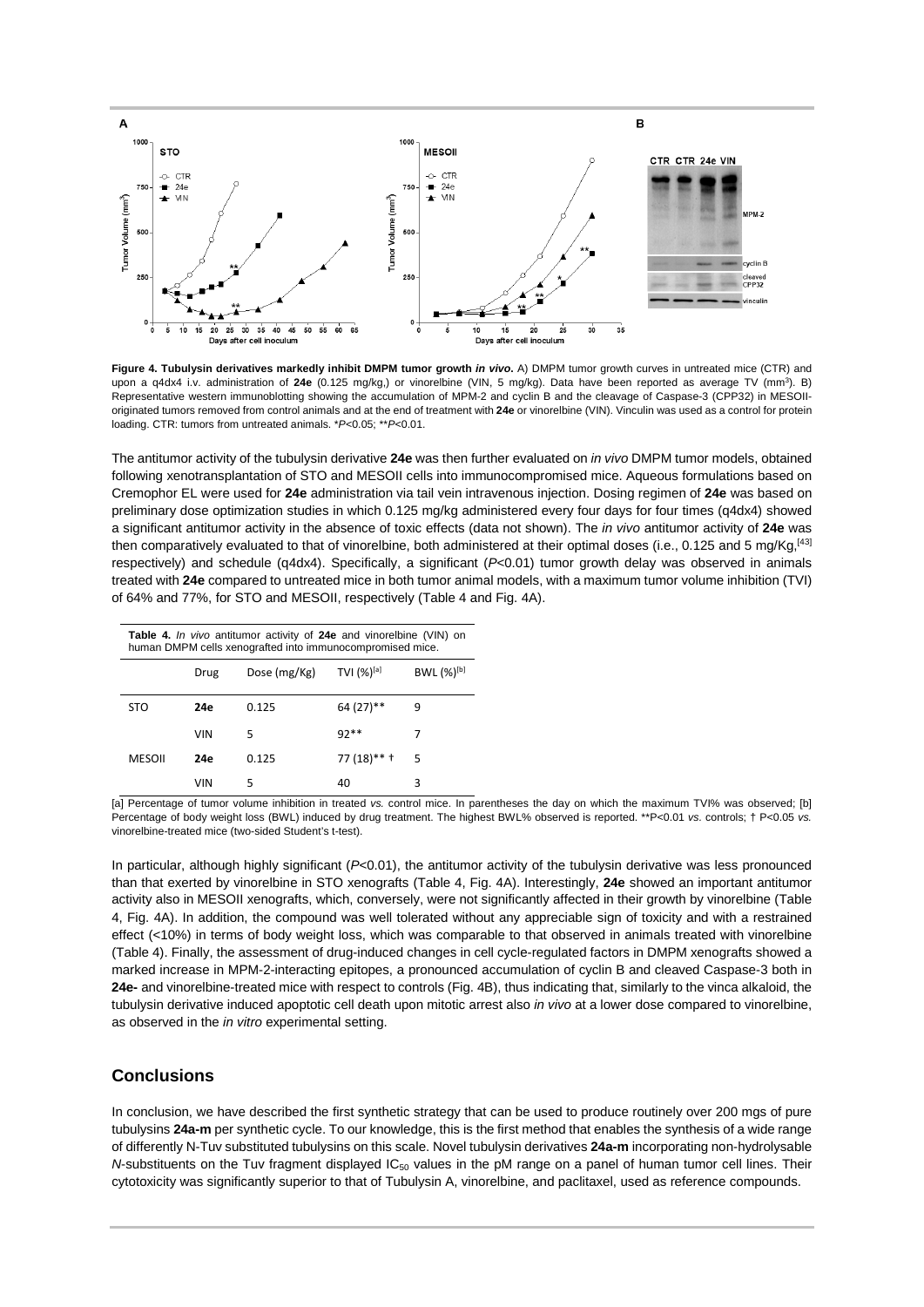In general, the two main investigated parameters in the SAR study (fluorine or hydrogen atoms in position 4 of Tup benzyl moiety, and *N*-substituent of Tuv) had a minor effect on cytotoxicity, which remained very high throughout. Compounds **24e** and **24g** were selected as lead compounds for their strongest cytotoxic activity and lowest resistance index, respectively, on a panel of cell lines. Surprisingly, differences between the antiproliferative activity of these tubulysins and reference chemotherapeutics were markedly more pronounced on LoVo/DX and MCF-7/DX cell lines characterized by *in vitro* acquired resistance to doxorubicin (DX).

In contrast to paclitaxel and in analogy with vinorelbine, compounds **24e** and **24g** inhibited tubulin polymerization in STO, MESOII, LoVo, and LoVo/DX cell lines. A vinorelbine-like mechanism of action of these tubulysin derivatives was proved by assessing the capacity of **24e** and **24g** to antagonize the paclitaxel tubulin polymerization effect. Moreover, as for vinorelbine and paclitaxel, mitotic arrest and apoptosis in cancer cells were detected upon **24e** and **24g** cell treatments. These tubulysin derivatives exerted the same effect of the reference chemotherapeutics, but at significantly lower concentrations.

In contrast to previously reported studies on natural tubulysins, these analogues showed effective therapeutic windows *in vivo*. In fact, assays in animal models (mice) of DMPM tumors, evidenced a significant antitumor activity of **24e** at the dose of 0.125 mg/kg (maximum tumor volume inhibition of 64% and 77% compared to untreated animals for STO and MESOII, respectively). In STO xenografts, tumor growth delay induced by i.v. administration of **24e** was less marked than that elicited by vinorelbine at the dose of 5 mg/kg. It is important to note that in contrast to vinorelbine (5 mg/kg), **24e** (0.125 mg/kg) was able to inhibit also MESOII xenografts. In addition, the compound was well tolerated with no sign of general toxicity and a restrained effect (<10%) in terms of body weight loss.

These results highlight the potential of these tubulysin derivatives as chemotherapeutics, particularly for treating currently untreatable tumors, such as diffuse malignant peritoneal mesotheliomas. In addition, these highly potent tubulysins may represent very promising payloads in ADCs for targeted cancer therapy.

## **Experimental Section**

**Chemistry**. All the synthetic procedures, compounds characterizations and copies of 1H, 13C, 19F NMR spectra and MS analyses are included in the Supporting Information.

**Biology**. Procedures and materials on in vitro assays, cell lines and antiproliferative activity assays, tubulin polymerization assays, in vivo studies, as well as details on methodologies (western immunoblotting flow cytometer analyses, fluorescence microscopy) are described in the Supporting information.

## **Acknowledgements**

We thank Regione Autonoma della Sardegna RAS (Italy) for economic support by covering in part the costs of this research. I.U. acknowledges RAS for his fellowship (for grant numbers see the Supporting Information).

**Keywords:** tubulysins • anticancer • aza-Michael • in vitro tests • in vivo tests

- [1] F. Sasse, H. Steinmetz, J. Heil, G. Höfle, H. Reichenbach, *J. Antibiotics* **2000**, *53*, 879-885.
- [2] A. Ullrich, J. Herrmann, R. Muller, U. Kazmaier, *Eur. J. Org. Chem.* **2009**, 6367-6378.
- [3] H. Steinmetz, N. Glaser, E. Herdtweck, F. Sasse, H. Reichenbach, G. Höfle, *Angew. Chem. Int. Ed.* **2004**, *43*, 4888-4892.
- [4] A. W. Patterson, H. M. Peltier, F. Sasse, J. A. Ellman, *Chem. Eur. J.* **2007**, *13*, 9534-9541.
- [5] T. Shibue, I. Okamoto, N. Morita, H. Morita, Y. Hirasawa, T. Hosoya, O. Tamura, *Bioorg. Med. Chem. Lett.* **2011**, *21*, 431-434.
- [6] G. Kaur, M. Hollingshead, S. Holbeck, V. Schauer-Vukašinović, R. F. Camalier, A. Dömling, S. Agarwal, *Biochem. J.* **2006**, *396*, 235- 242.
- [7] R. Balasubramanian, B. Raghavan, A. Begaye, D. L. Sackett, R. A. Fecik, *J. Med. Chem.* **2009**, *52*, 238-240.
- [8] O. F. Lamidi, M. Sani, P. Lazzari, M. Zanda, I. N. Fleming, *J. Cancer Res. Clin. Oncol.* **2015**, *141*, 1575-1583.
- [9] B. C. Murray, M. T. Peterson, R. A. Fecik, *Nat. Prod. Rep.* **2015**, *32*, 654-662.
- [10] A. Sandmann, F. Sasse, R. Muller, *Chem. Biol.* **2004**, *11*, 1071-1079.
- [11] F. Sasse, D. Menche, *Nat. Chem. Biol.* **2007**, *3*, 87-89.
- [12] H. M. Peltier, J. P. McMahon, A. W. Patterson, J. A. Ellman, *J. Am. Chem. Soc.* **2006**, *128*, 16018-16019.
- [13] O. Pando, S. Dörner, R. Preusentanz, A. Denkert, A. Porzel, W. Richter, L. Wessjohann, *Org. Lett.* **2009**, *11*, 5567-5569.
- [14] a) R. Wang, P. Tian, G. Lin, *Chin. J. Chem.* **2013**, *31*, 40-48. b) W. Tao, W. Zhou, Z. Zhou, C.-M. Si, X. Sun, B.-G. Wei, *Tetrahedron* **2016**, *72*, 5928-5933.
- [15] M. Sani, G. Fossati, F. Huguenot, M. Zanda, *Angew. Chem. Int. Ed*. **2007***, 46*, 3526-3529.
- [16] X. D. Yang, C. M. Dong, J. Chen, Y. H. Ding, Q. Liu, X. Y. Ma, Q. Zhang, Y. Chen, *Chem. Asian J.* **2013**, *8*, 1213-1222.
- [17] A. Dömling, B. Beck, U. Eichelberger, S. Sakamuri, S. Menon, Q. Z. Chen, Y. Lu, L. A. Wessjohann, *Angew. Chem. Int. Ed.* **2006**, *45*, 7235-7239. Corrigendum: *Angew. Chem. Int. Ed.* **2007**, *46*, 2347.
- [18] W. Richter, WO 2008/138561 A1, 2008.